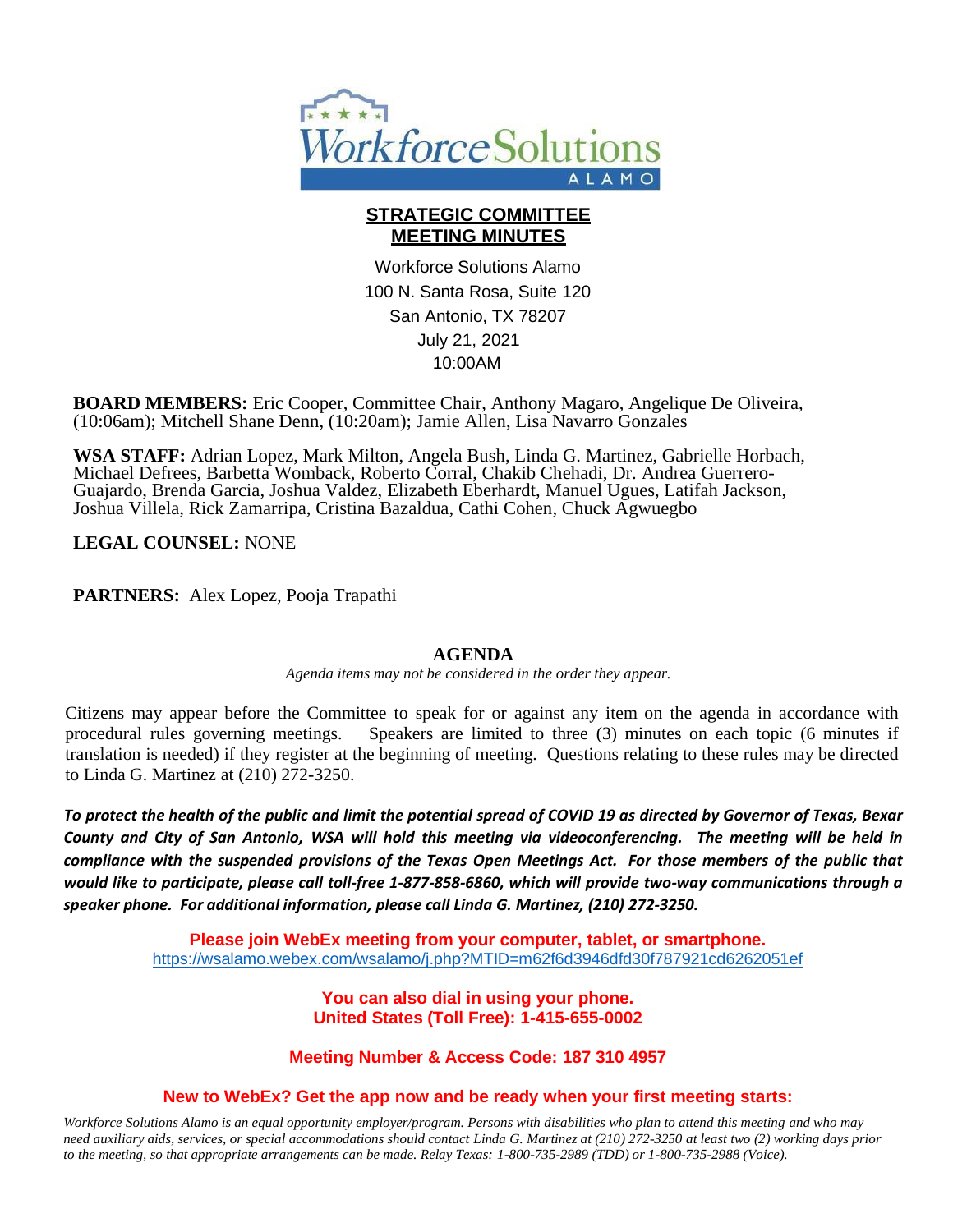### <https://www.webex.com/>

**During the Public Comments portion of the meeting (Agenda Item 3), the Public may type their name into the chat box or unmute themselves and state their name. The meeting host will call each member of the public for comments, in the order their names were submitted.**

- I. CALL TO ORDER AND DETERMINE QUORUM Presenter: Mr. Eric Cooper, Chair **At 10:00 a.m., Chair Cooper called the meeting to order.**
- II. ROLL CALL Presenter: Mr. Eric Cooper, Chair **The roll was called, and a quorum was declared present.**
- III. PUBLIC COMMENT Presenter: Mr. Eric Cooper, Chair **No Public Comment**
- IV. DECLARATIONS OF CONFLICT OF INTEREST Presenter: Mr. Eric Cooper, Chair **No declarations of conflict of interest**
- V. CONSENT AGENDA: (DISCUSSION AND POSSIBLE ACTION) Presenter: Mr. Eric Cooper, Chair
	- a. Meeting Minutes April 27, 2021 **Upon motion by Board Member Lisa Navarro Gonzales and 2nd by Board Member Jamie Allen the Board unanimously approved the April 27, 2021, meeting minutes.**
- VI. UPDATE: LOCAL PLAN IMPLEMENTATION (DISCUSSION AND POSSIBLE ACTION) Presenter: Mr. Adrian Lopez, CEO and Dr. Andrea Guerrero-Guajardo, CIO - Mr. Adrian Lopez informed the Strategic Committee that WSA Local Plan has been approved by the state and it has received recognition from local and outside organizations.
	- Dr. Andrea Guerrero-Guajardo provided the Committee with the below updates.
	- a. IT Collaborative
		- The initial launch of the IT Solutions Employer Collaborative is scheduled to occur July 23, 2021, and will be hosted by Geekdom.
		- Staff has deployed an IT Employer Collaborative survey to understand staffing patterns, number of vacancies, and time to fill positions. Additionally, employers are being asked to identify the greatest challenges to hiring and what positions and credentials are in the highest demand. The results of this survey will provide

 foundational topics for a facilitated discussion at the employer collaborative meeting. Results of the discussion will be shared with education and training partners for to inform programming and other related actions.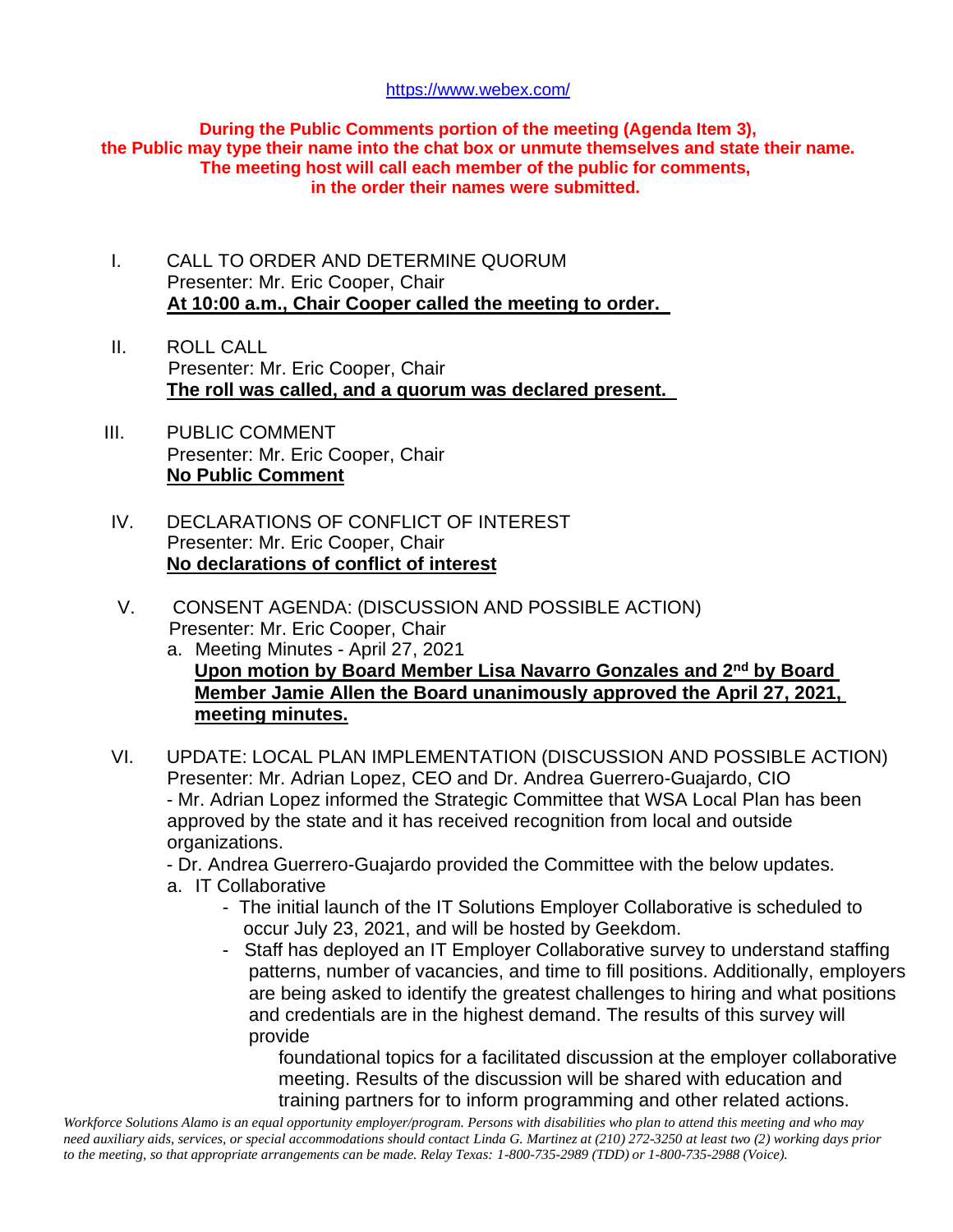- b. Other Sector Timeline
	- A timeline will be created for meetings focused on healthcare, manufacturing, and construction.
- c. Data Update
- d. Staffing
	- Strategic Community Partnerships Manager is being recruited
	- Data Science and Analytics Manager has been hired
- VII. PROCUREMENT UPDATE (DISCUSSION AND POSSIBLE ACTION)
	- Presenter: Latifah Jackson, Director Contracts and Procurement
	- a. Pearsall Lease
	- b. Boerne Lease
	- c. Marbach Location Lease
		- **Upon motion by Board Member Jamie Allen and 2nd by Board Member Mitchell Shane Denn the Board unanimously approved to continue to investigate the Pearsall property, permit staff to proceed with the Boerne location, and to continue to do due diligence on cost estimates at Atascosa for the Marbach location. (Items a-c).**
	- d. Update on Other Leases
		- Ms. Latifah Jackson, Director Contracts and Procurement provided the Strategic Committee with update on the center leases and stating WSA is working with the contractor realtor.
	- e. Floresville Location Update
		- The lease was signed on June 2021 and the landlord has been actively renovating the space. The new space will be closer to street for visibility and more space. Renovations are expected to be completed in July. - Grand opening is anticipated for Fall 2021.
	- f. SA Foodbank Location
		- WSA has been working with the SA Foodbank to offer integrated services. The two entities service the same clients, and this collaboration would benefit the client as a one stop center. WSA is proposing a small staff and a resource center for the campus.
- VIII. CEO REPORT

Presenter: Mr. Adrian Lopez, CEO

- a. Rural Outreach
	- CEO Lopez provided the Strategic Committee with an update on outreach to the 13 rural counties.
	- WSA is going into these rural counties to meet with the rural judges and to get a better understanding of the industries that they would like to tip into.
	- Judge Hurley, Atascosa County, indicated in the survey that he would like manufacturing industry to be brought into his county.

Workforce Solutions Alamo is an equal opportunity employer/program. Persons with disabilities who plan to attend this meeting and who may need auxiliary aids, services, or special accommodations should contact Linda G. Martinez at (210) 272-3250 at least two (2) working days prior *to the meeting, so that appropriate arrangements can be made. Relay Texas: 1-800-735-2989 (TDD) or 1-800-735-2988 (Voice).*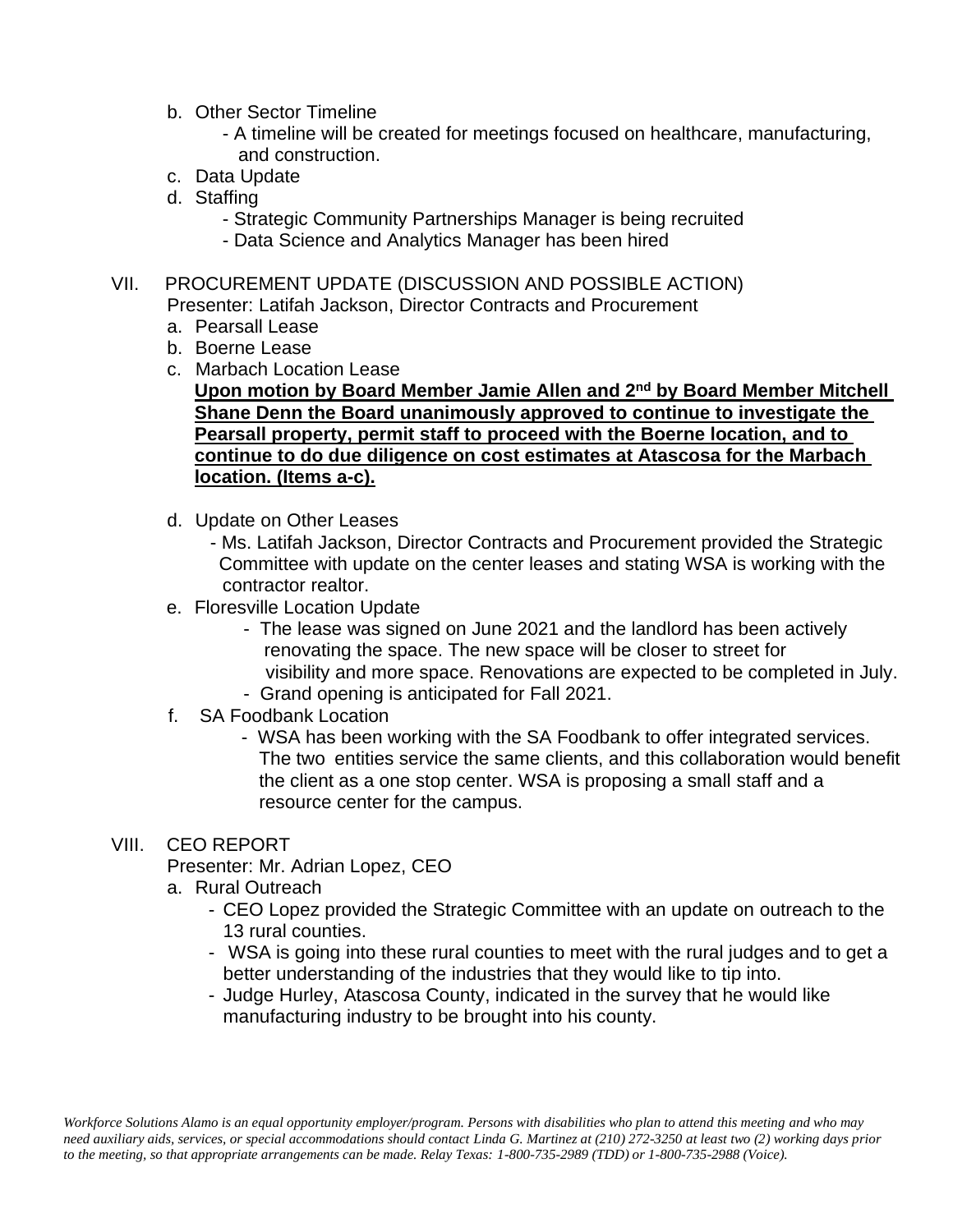# IX. CHAIR REPORT

Presenter: Mr. Eric Cooper, Chair

- Chair Cooper invited the Committee members to provide any feedback from what they see in the community, labor, client services, etc.
- Board Member Lisa Navarro Gonzales stated her company is a supplier to Toyota and she has seen an uptick in employment and feels most of their jobs for upcoming projects are being filled.
- Board Member Angelique De Oliveira stated Goodwill has had an overall increase in their career centers, and our education programs in enrollment. During the pandemic there was a decrease of 40% of job seekers.
- Board Member Jamie Allen stated within her company, they had made four offers to college graduates and for unknown reasons, they all had decided not to pursue those positions.
- Board Member Tony Magaro added in his industry there is a large uptick in the need for scientists and in a large variety of fields, for example, cyber area, electrical engineering, etc.
- X. Executive Session:

# **Committee entered Executive Session at 10:49AM and ended Executive Session at 11:05am**

Pursuant to Chapter 551 of the Texas Open Meetings Act, the Committee may recess into Executive Session for discussion on any issue for which there is an exception to the Act as set out in section 551.071 et. seq. including, but not limited to, the following:

- a. Government Code §551.072 Discussions Regarding Purchase, Exchange, Lease, or Value of Real Property if Deliberation in an Open Meeting Would Have a Detrimental Effect on the Position of Workforce Solutions Alamo in Negotiations with a Third Party;
- b. Government Code §551.071 All Matters Where Workforce Solutions Alamo Seeks the Advice of its Attorney as Privileged Communications under the Texas Disciplinary Rules of Professional Conduct of the State Bar of Texas:
- c. Pending or Contemplated Litigation; and
- d. Government Code §551.074- Personnel Matters involving Senior Executive Staff and Employees of Workforce Solutions Alamo.

# XI. ADJOURNMENT Presenter: Mr. Eric Cooper Chair **Chair Cooper adjourned the meeting at 11:22AM.**